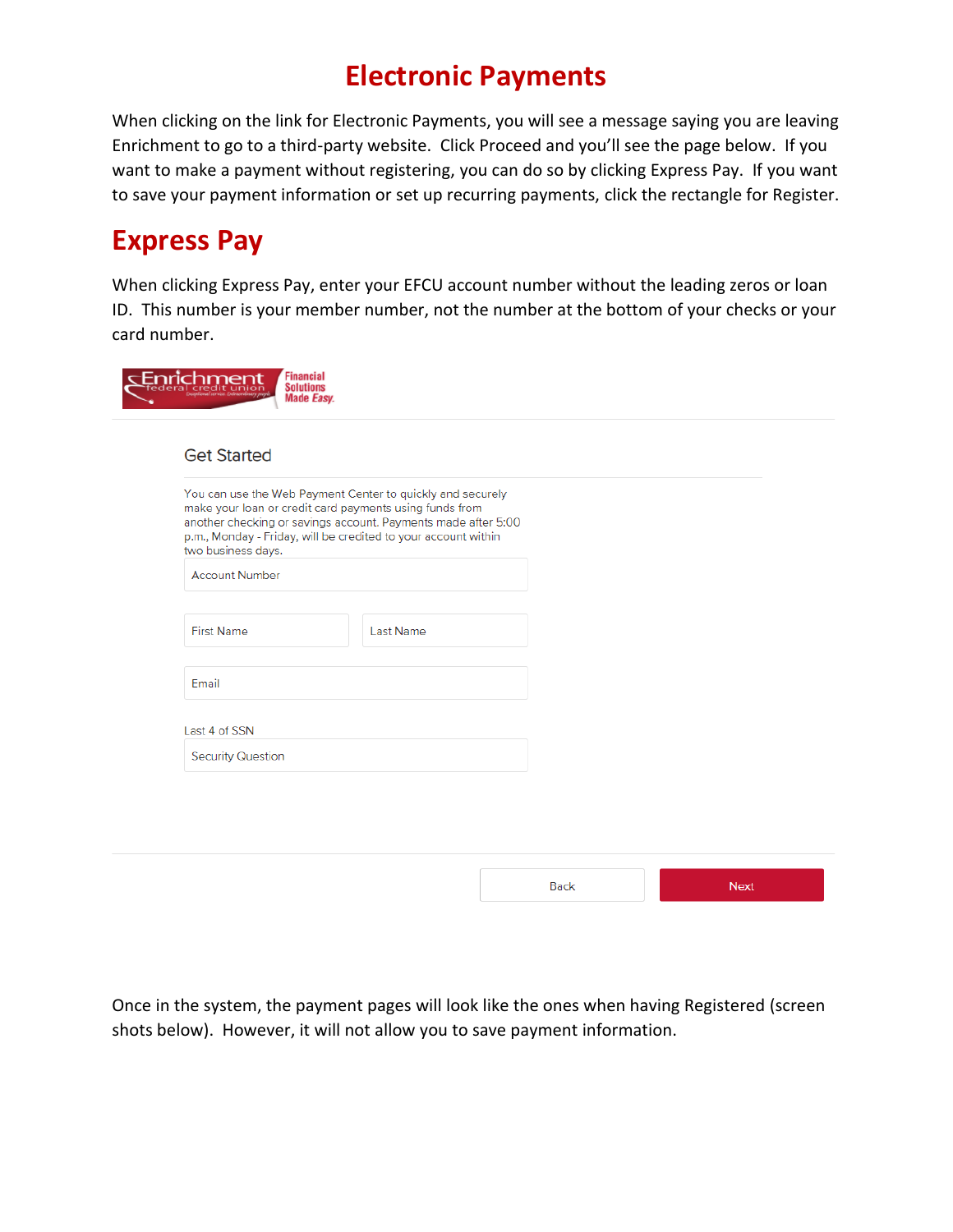# **To Register to save payment information or set up recurring payments, click Register.**



When clicking on Register, you will see this page.

|       |                           | You can use the Web Payment Center to quickly and securely                                                                                                                          |  |  |
|-------|---------------------------|-------------------------------------------------------------------------------------------------------------------------------------------------------------------------------------|--|--|
|       | within two business days. | make your loan or credit card payments using funds from<br>another checking or savings account. Payments made after<br>5:00 p.m., Monday - Friday, will be credited to your account |  |  |
|       | First Name                |                                                                                                                                                                                     |  |  |
|       | Last Name                 |                                                                                                                                                                                     |  |  |
| Email |                           |                                                                                                                                                                                     |  |  |
|       |                           |                                                                                                                                                                                     |  |  |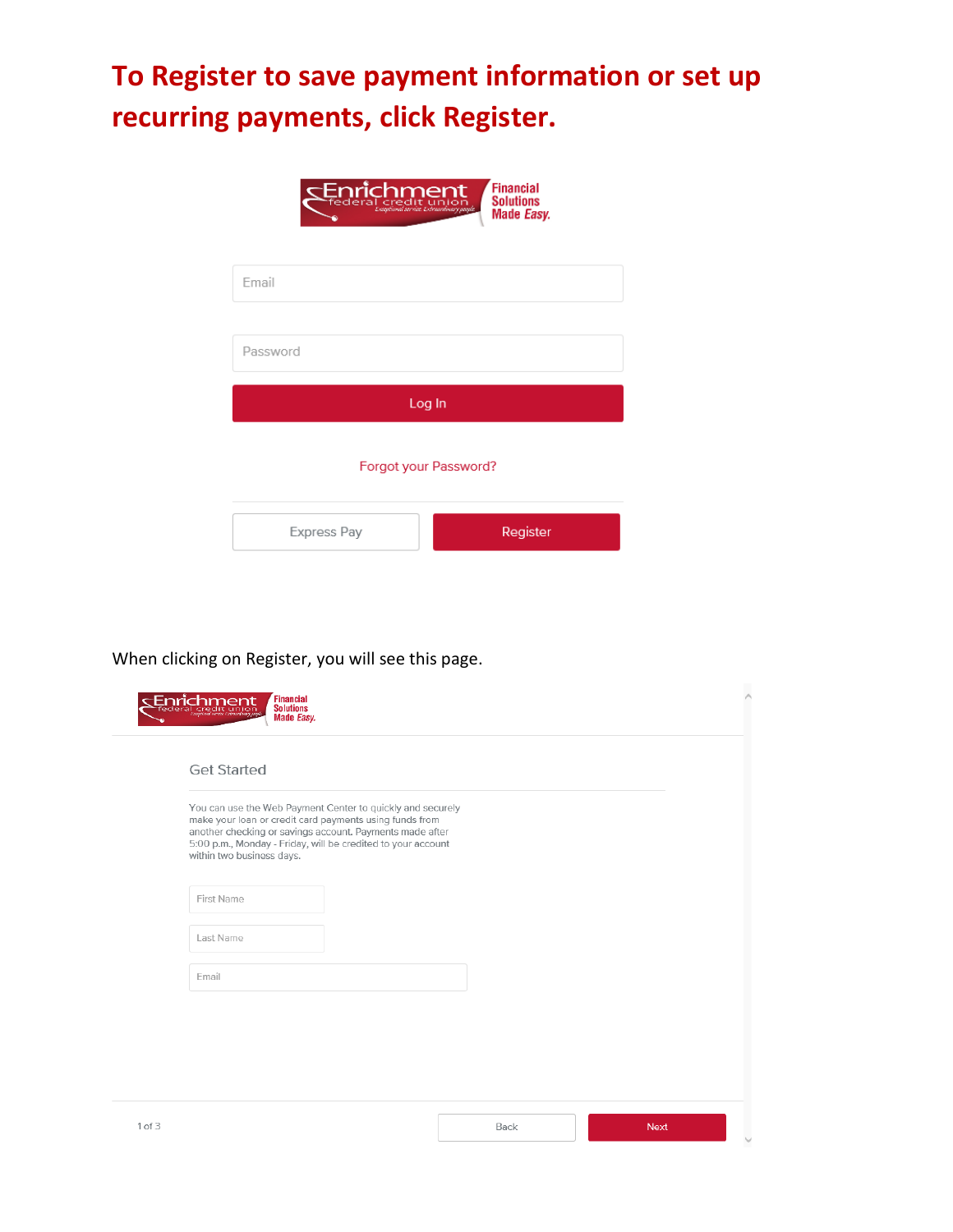Enter your EFCU account number without the three leading zeros or loan ID. This number is your member number and not the number at the bottom of your checks or your card number. When entering the Date of Birth, be sure to use / between the dates. Click the box to agree to the terms of service. Click Next.

| <b>Security Questions</b>        |  |
|----------------------------------|--|
| <b>Account Number</b>            |  |
| Last 4 of SSN                    |  |
| <b>Security Question</b>         |  |
| Date of Birth (MM/DD/YYYY)       |  |
| <b>Security Question</b>         |  |
| I agree to the Terms of Service. |  |
|                                  |  |

Note the password does require an uppercase letter, special character and number.

| <b>Financial</b><br>richment<br><b>Solutions</b><br>Exambined service Extraordinary popula<br><b>Made Easy.</b> |  |
|-----------------------------------------------------------------------------------------------------------------|--|
| Create a Password                                                                                               |  |
| New Password                                                                                                    |  |
| Confirm New Password                                                                                            |  |
| Password must be at least 8 characters long, including an<br>uppercase letter, special character, and a number. |  |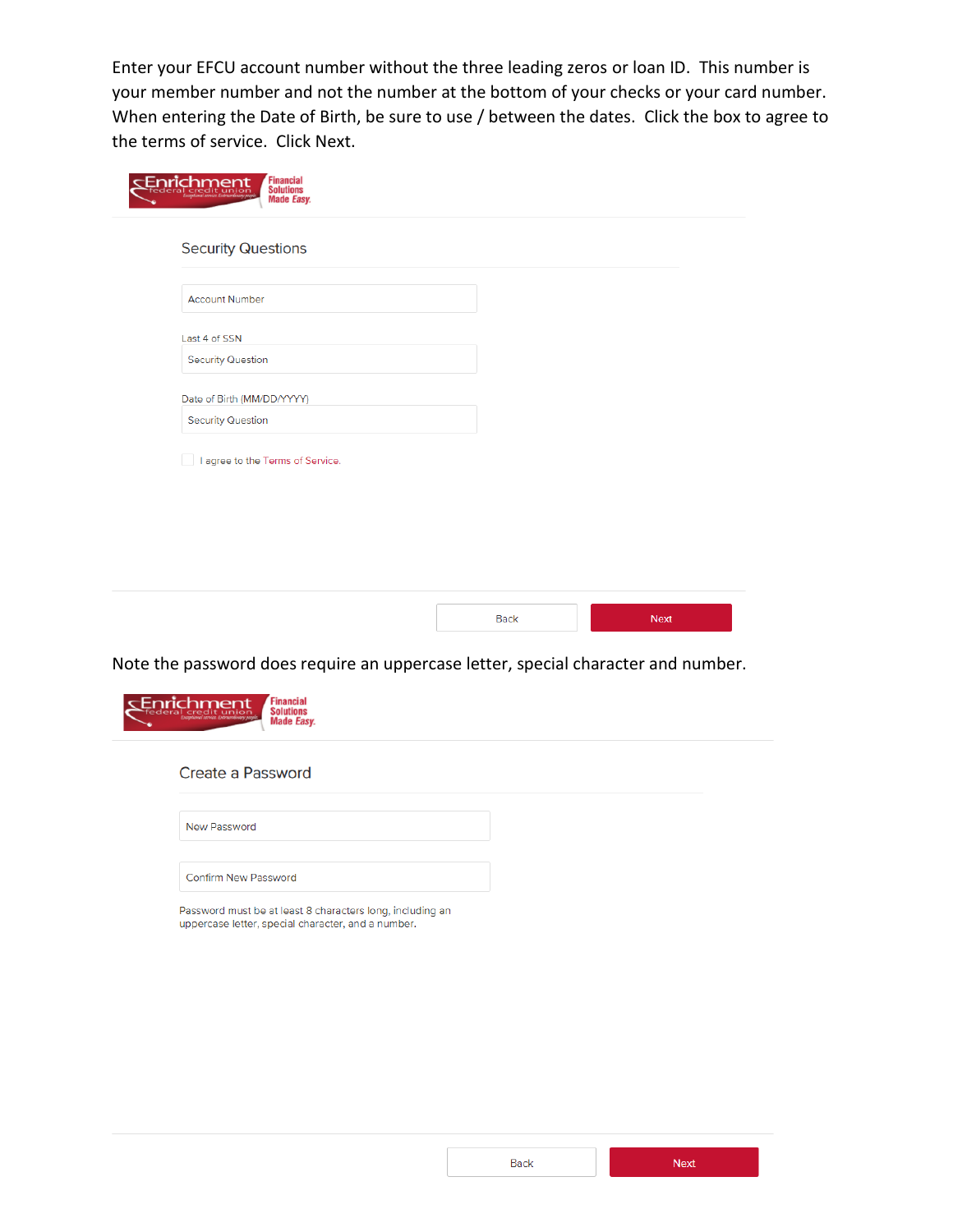If you have already registered using the same email address, you will see the following message.



### Choose the loan you want to pay:

| Loan ending in 0002 | <b>Amount Due:</b><br>\$85.00 |
|---------------------|-------------------------------|
| Setup AutoPay       | Pay Now                       |
| Loan ending in 0100 | Amount Due:<br>\$755.77       |
| Setup AutoPay       | Pay Now                       |
| Loan ending in 0301 | <b>Amount Due:</b><br>\$88.00 |
| Setup AutoPay       | Pay Now                       |

Logout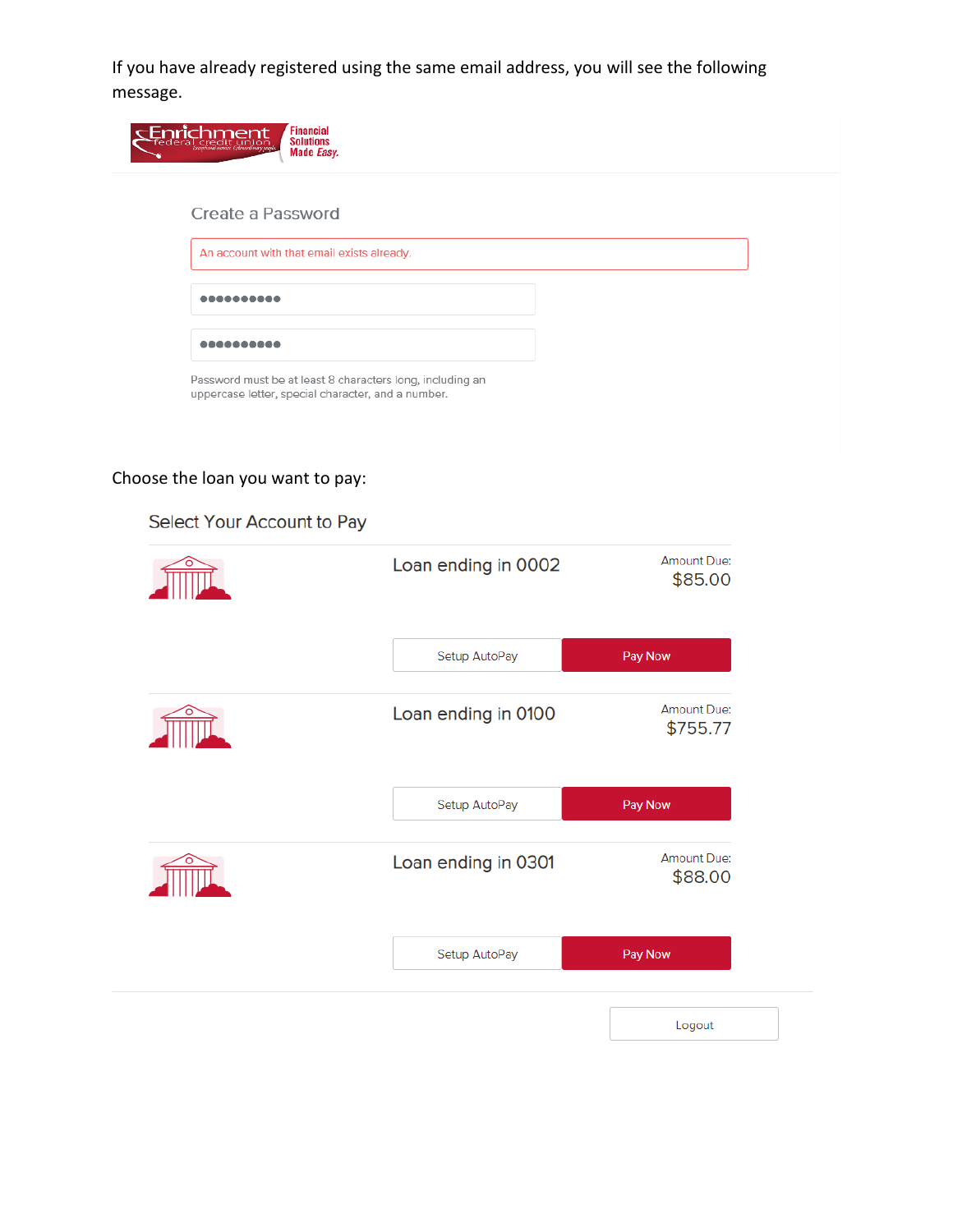Choose how you would like to pay, with Card or Bank Account and click next. The one chosen will have a red box around it.



Bank Account: You'll chose the Payment Date and when clicking Account, it will ask you to "ADD ANOTHER PAYMENT METHOD" if you do not already have one entered.

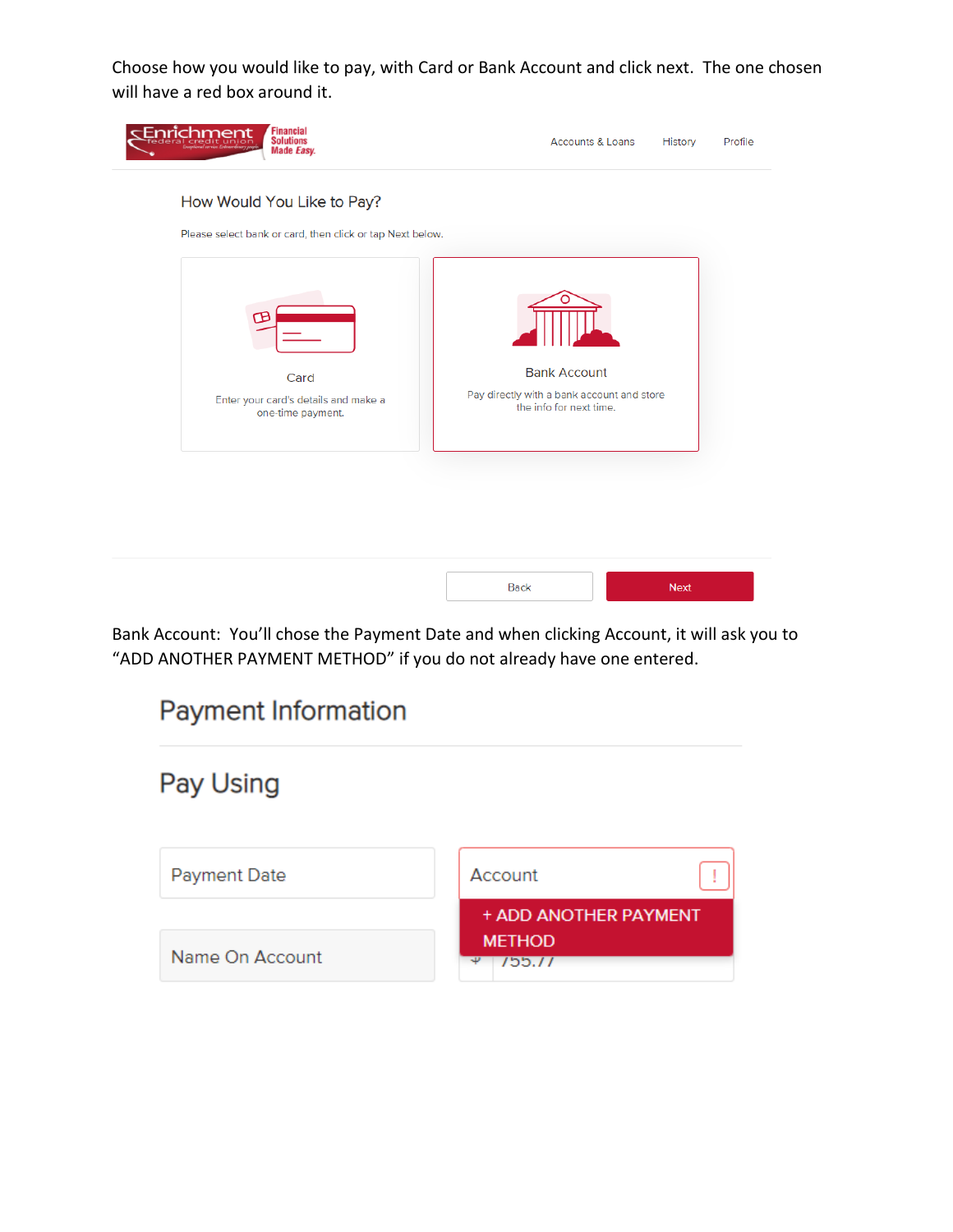When clicking to add another payment method, it will show a box to start entering your checking or savings account informaiton.

### Let's confirm your pay from account.

We use Finicity to validate your account  $\mathbf{S}$ and routing number information. On the next page, you will be able to select your financial institution and then log in using your credentials, where you will be able to select any account that you would like to make a payment from.

Continue

When clicking Continue, you'll be asked to search for your bank or credit union.

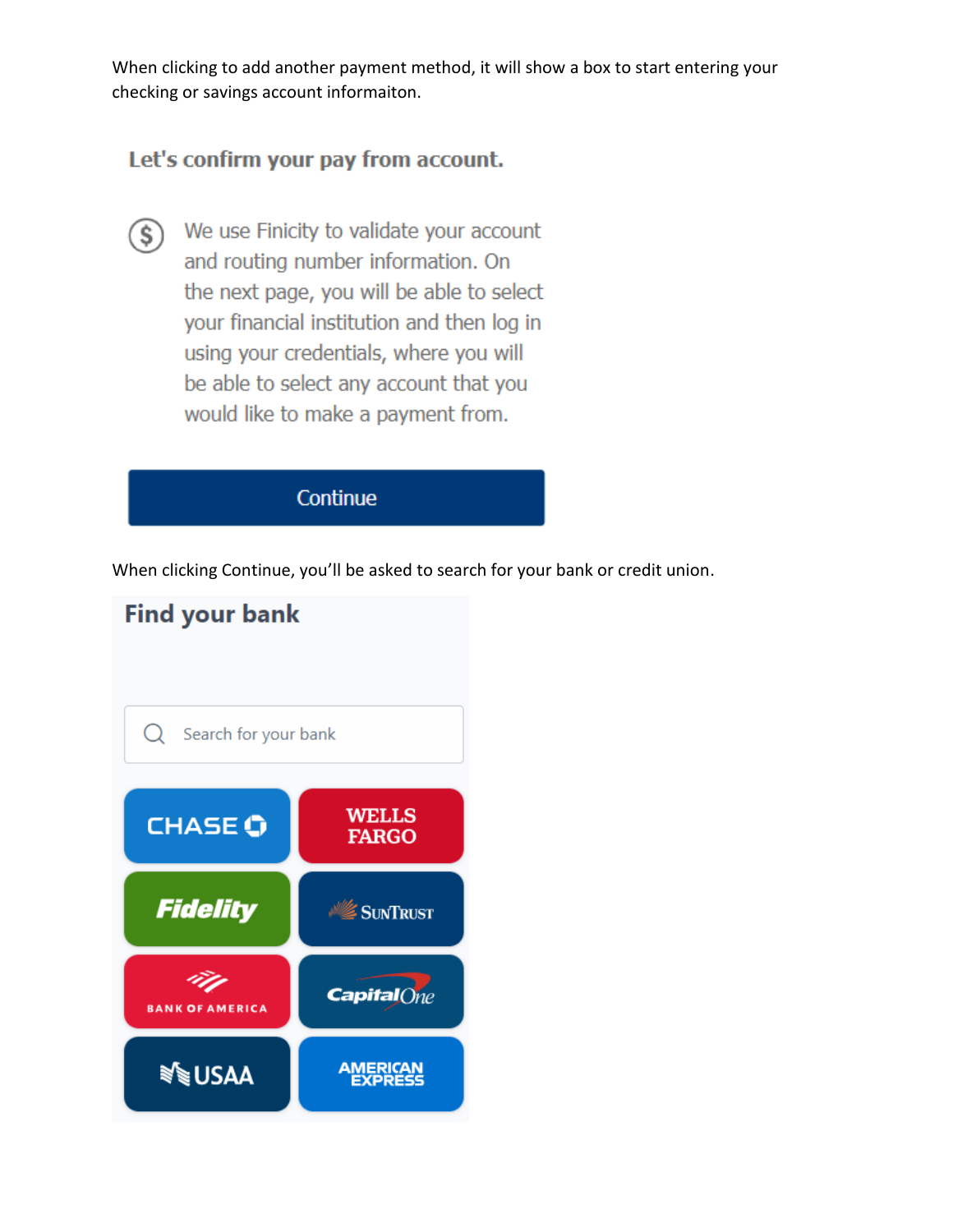As you search, it will bring up the financial institution name, which you will click on. (Enrichment is being used as an example.)



When clicking on the financial institution, you will see this screen. In order to use your financial institution account for this payment, you'll need to click Next.

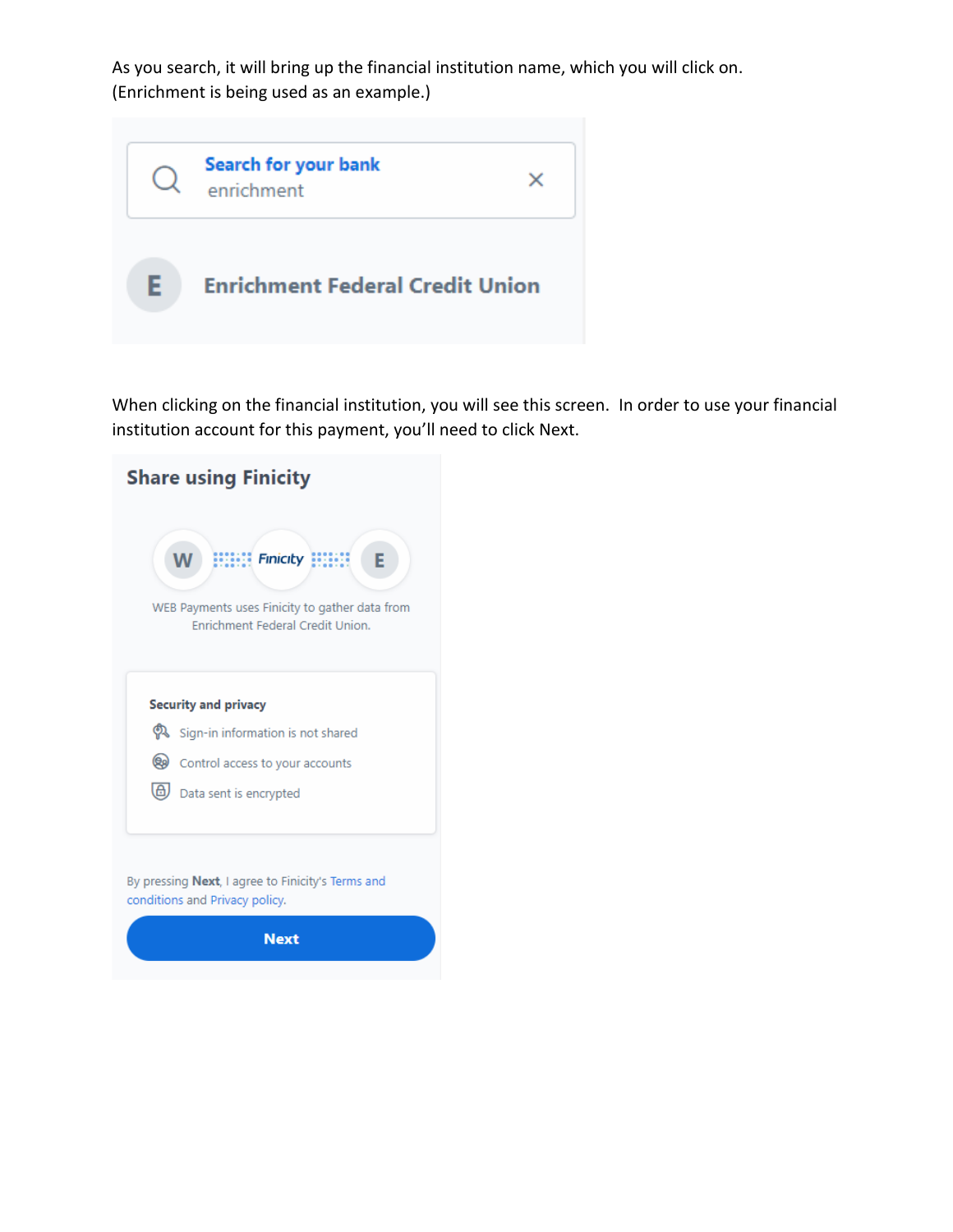When clicking Next, you will be asked to enter the credentials for logging into your financial institution account. This is very safe and will allow you to verify your account quickly.



**Secure sign in** 

| User ID  |                         | A |
|----------|-------------------------|---|
| Password |                         |   |
|          | <b>A</b> Secure sign in |   |

Once entered, it will validate your identity for the account.

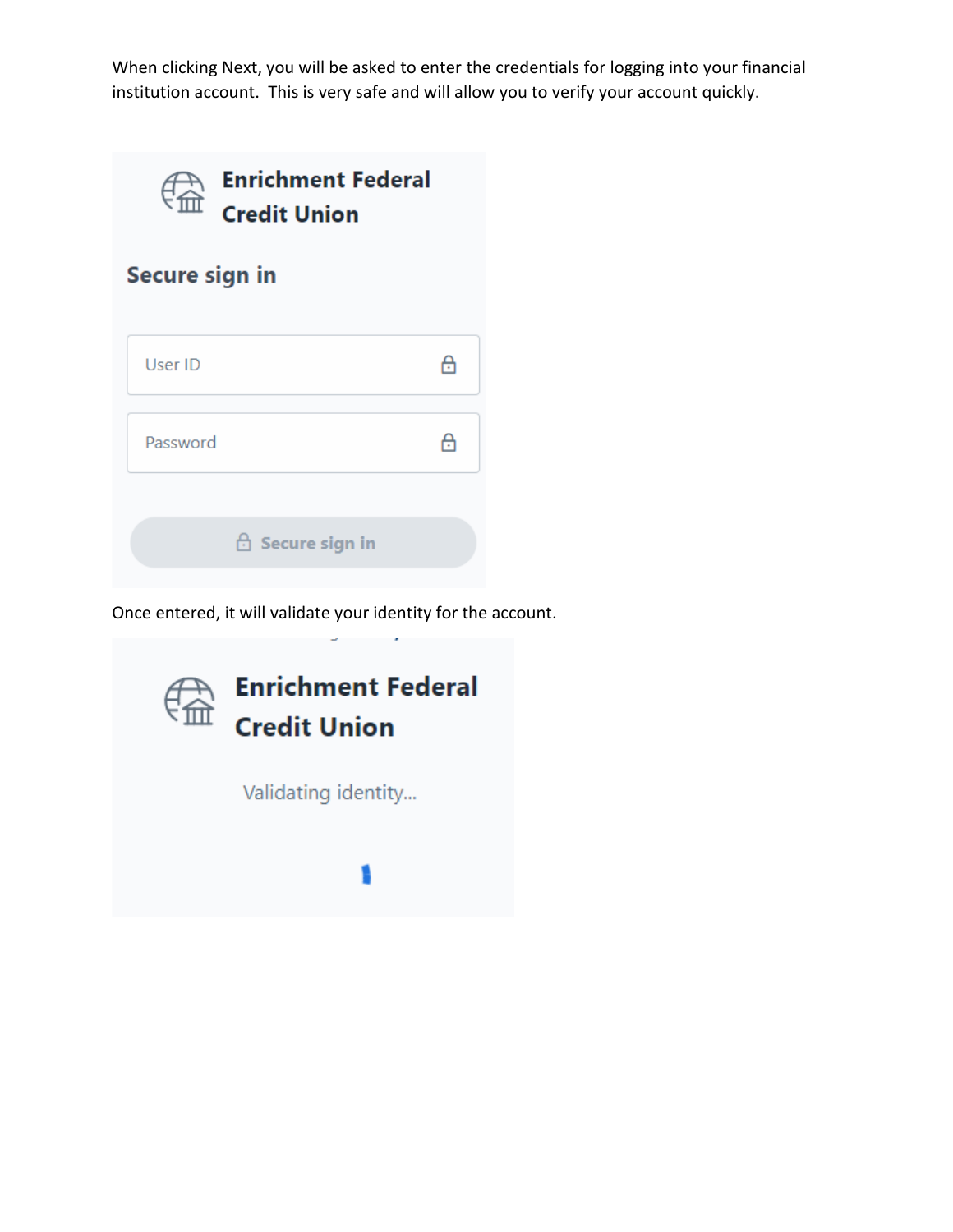Once validated, it will give you a list of your accounts where you would like the paymen to come from. Choose the account and click Save.



Click submit and you will be ready to make the payment.

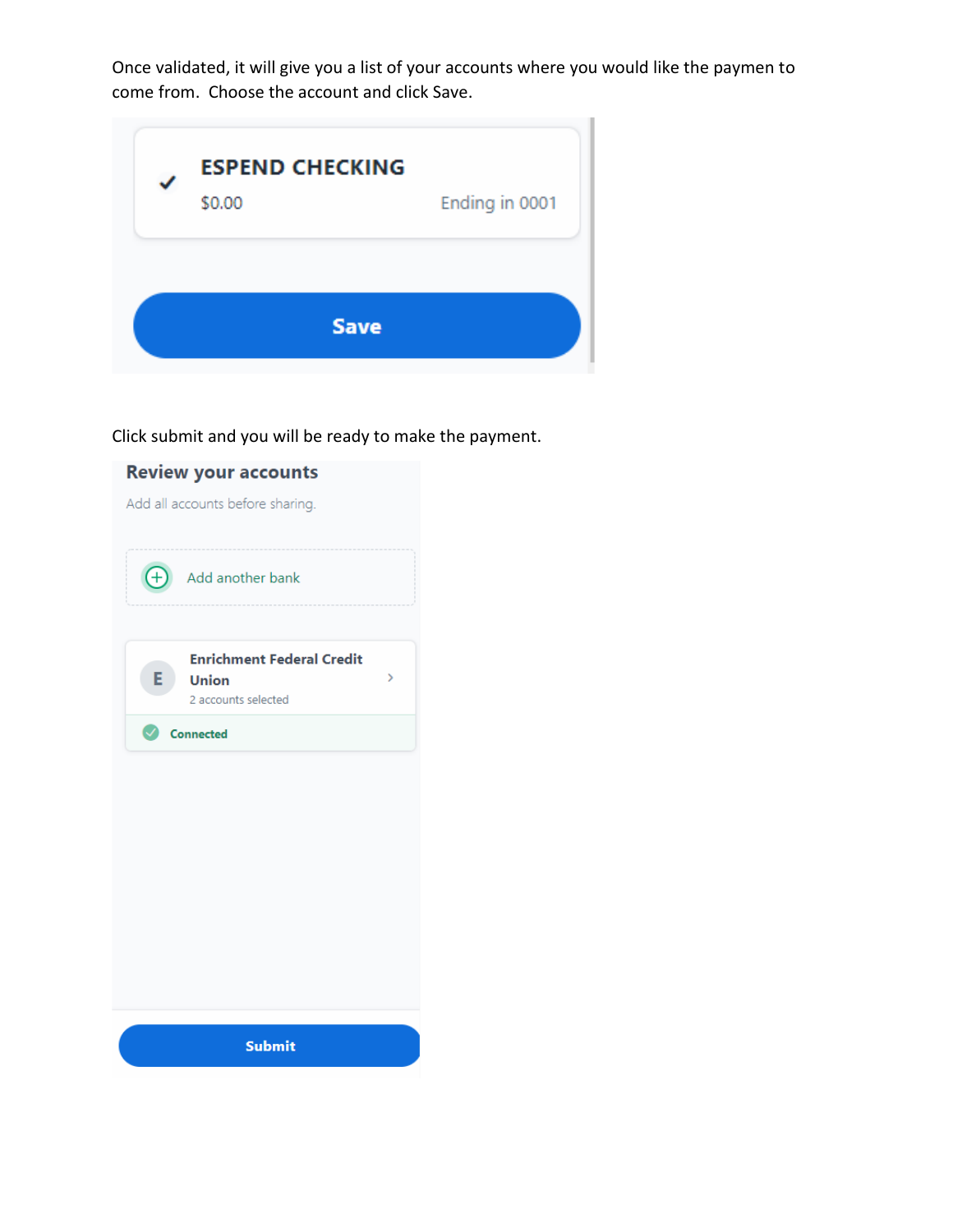It will allow you to choose that payment account.

### **Payment Information**

# Pay Using



Click the account and click next. You will have the opportunity to verify the information entered is correct. If not, use the back button to reenter information. Click the box to agree to the paragraph at the bottom and then click Submit Payment. The next page will confirm the payment has been completed.

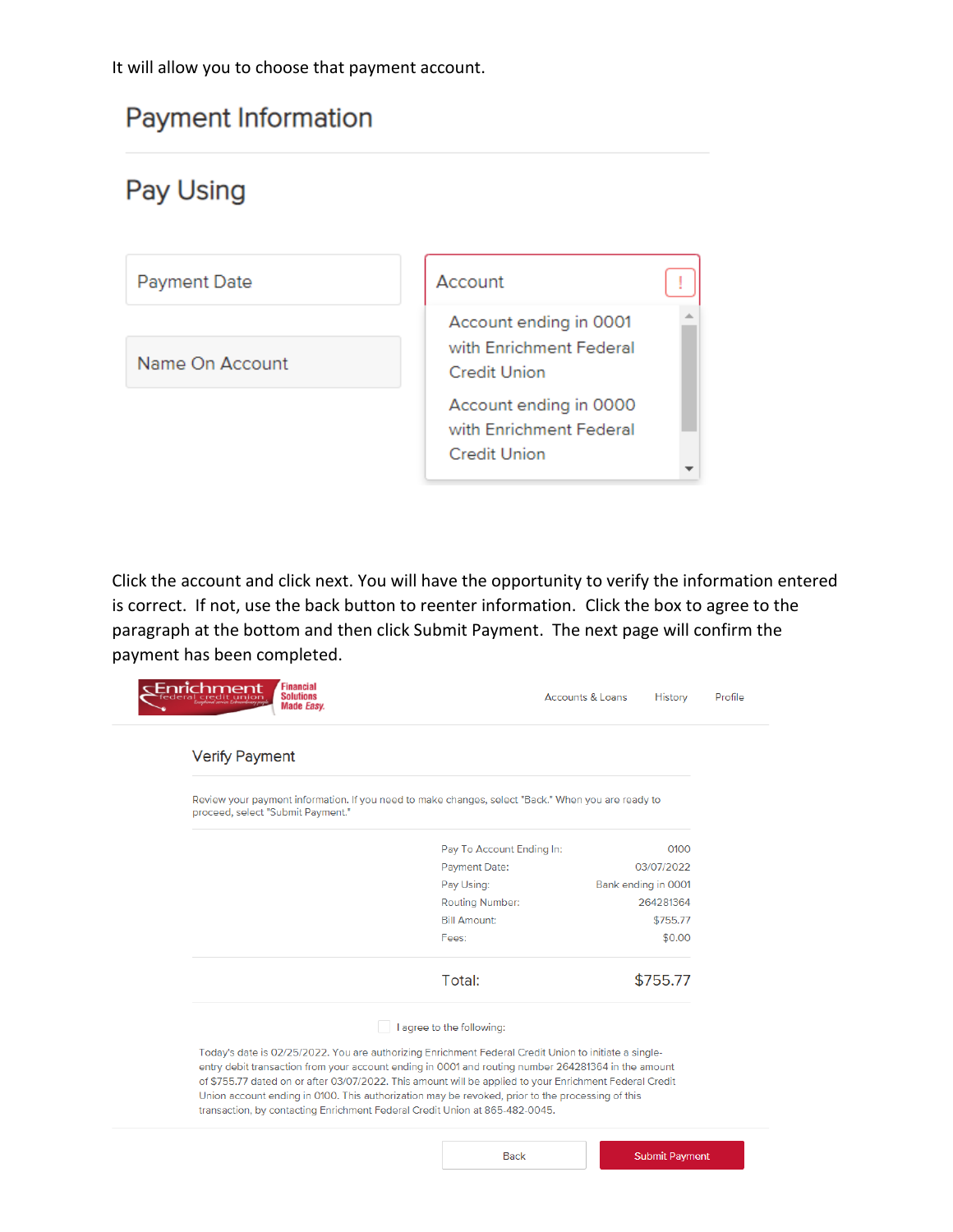#### To use debit/credit card. Click Card and Next.



Enter your credit/debit card information. If the credit card number is not valid, it will not allow you to move forward.

| Pay Using                        |              |                  |                             | Summary       |          |
|----------------------------------|--------------|------------------|-----------------------------|---------------|----------|
| <b>First Name</b>                |              | <b>Last Name</b> |                             | Loan #0100    |          |
|                                  |              |                  |                             | Amount To Pay | \$755.77 |
| <b>Card Number</b>               | e            | Exp. (mm/yy)     | CV <sub>2</sub><br>$-\circ$ | Fees          | \$0.00   |
| <b>Billing Address</b><br>Street |              |                  |                             |               |          |
| City                             | <b>State</b> | $\checkmark$     | Zip Code (5 digit)          |               |          |
| <b>Enter Payment Amount</b>      |              |                  |                             |               |          |
| \$<br>755.77                     |              |                  |                             |               |          |